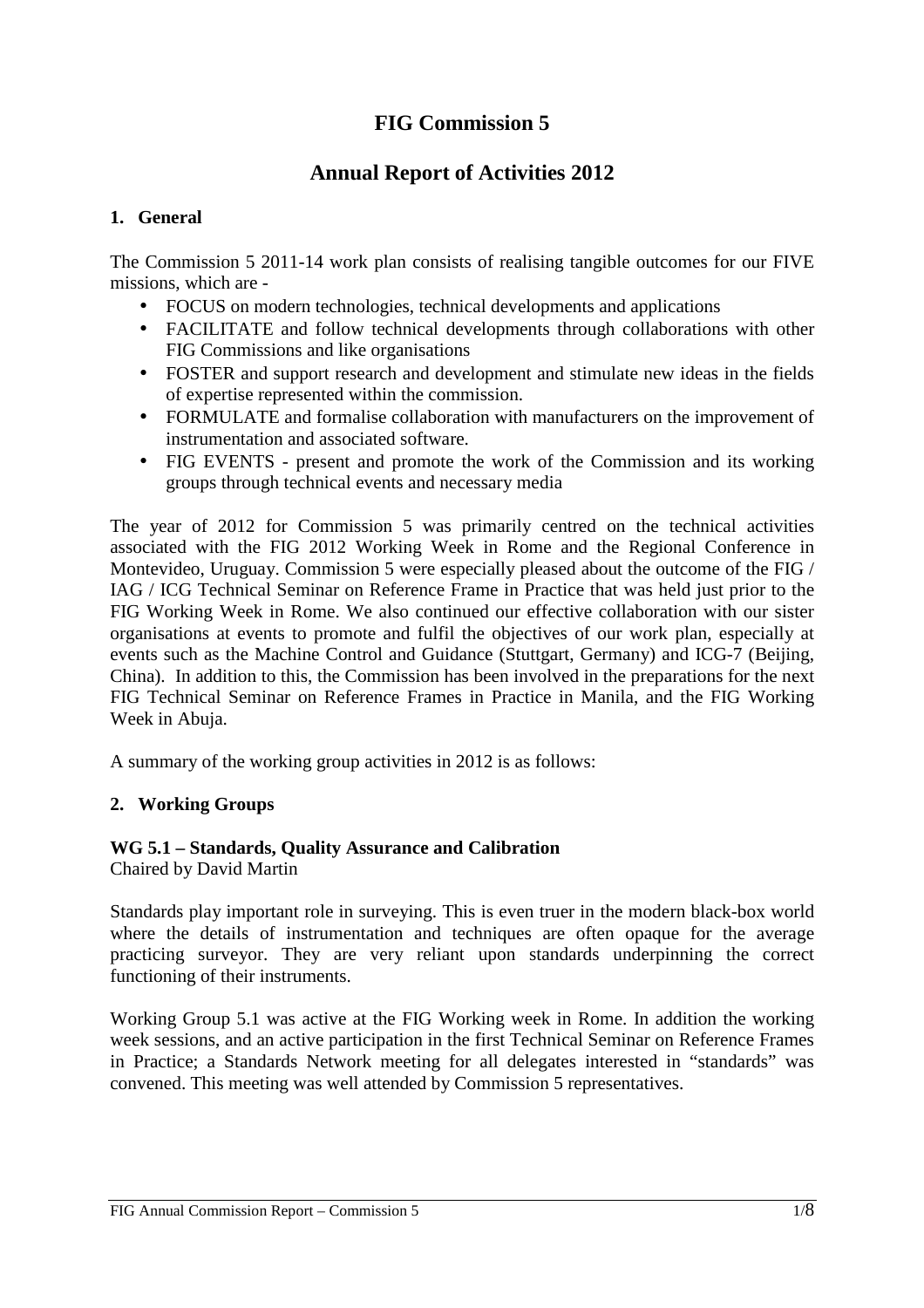At this meeting there was a discussion around who will replace Ian Greenway as the FIG liaison to the ISO Technical Commission (TC) 211 (http://www.isotc211.org/). Ian Greenway advocated the new representative should come from one of Commission 4, 5 or 6. This is where there is considerable work in the field of standards right now.

Briefly, TC 211 is concerned with standardization in the field of digital geographic information. This commission aims to establish a structured set of standards for information concerning objects or phenomena that are directly or indirectly associated with a location relative to the Earth. These standards may specify, for geographic information, methods, tools and services for data management (including definition and description), acquiring, processing, analyzing, accessing, presenting and transferring such data in digital/electronic form between different users, systems and locations. The work links to appropriate standards for information technology and data where possible, and provides a framework for the development of sector-specific applications using geographic data.

Nic Donnelly of Land Information New Zealand (LINZ) has agreed to replace Ian Greenway as the FIG liaison to the ISO Technical Commission (TC) 211. Current work items include:

- $\bullet$  19119 services (revision)
- 19157 data quality (at FDIS stage so no real chance to change now)
- 19159-1 calibration of remote sensitive imagery sensors (optical)
- 19160-1 addressing: conceptual model
- $\bullet$  19161 geodetic references
- $\bullet$  19162 well known coordinate reference systems

There was also some discussion concerning FIG Publication No. 9. At the FIG working week held in Marrakesh it was decided to that FIG publication No. 9 Recommended Procedures for Routine Checks of Electro-Optical Distance Meters (http://www.fig.net/pub/figpub/pub09/FIG-Publication\_Nr9\_english.pdf) should be revised with additions for recommendations for hand held distance-meters and reflector-less instruments. Unfortunately due to a very heavy workload this has not advanced.

Ian Greenway initiated a discussion concerning work of the Royal Institution of Chartered Surveyors (RICS) on International Measurement Standards, with particular reference to the field of valuation and real estate management

Several other standards under Technical Committee ISO/TC 172/SC 6 "Geodetic and surveying instruments" are also presently under discussion and/or revision:

- ISO 09849 Geodetic and surveying instruments Vocabulary (Edition 3)
- ISO 12858-1 Optics and optical instruments -- Ancillary devices for geodetic instruments -- Part 1 Invar levelling staffs (Edition 2)
- ISO 12858-2; 1999 Amendment 1
- ISO 17123-5 Field procedures for testing geodetic and surveying instruments Part 5 Total stations (Edition 2)
- ISO 17123-6 Field procedures for testing geodetic and surveying instruments Part 6 Rotating lasers (Edition 2)
- ISO 17123-7 Field procedures for testing geodetic and surveying instruments Part 7 Optical plumbing devices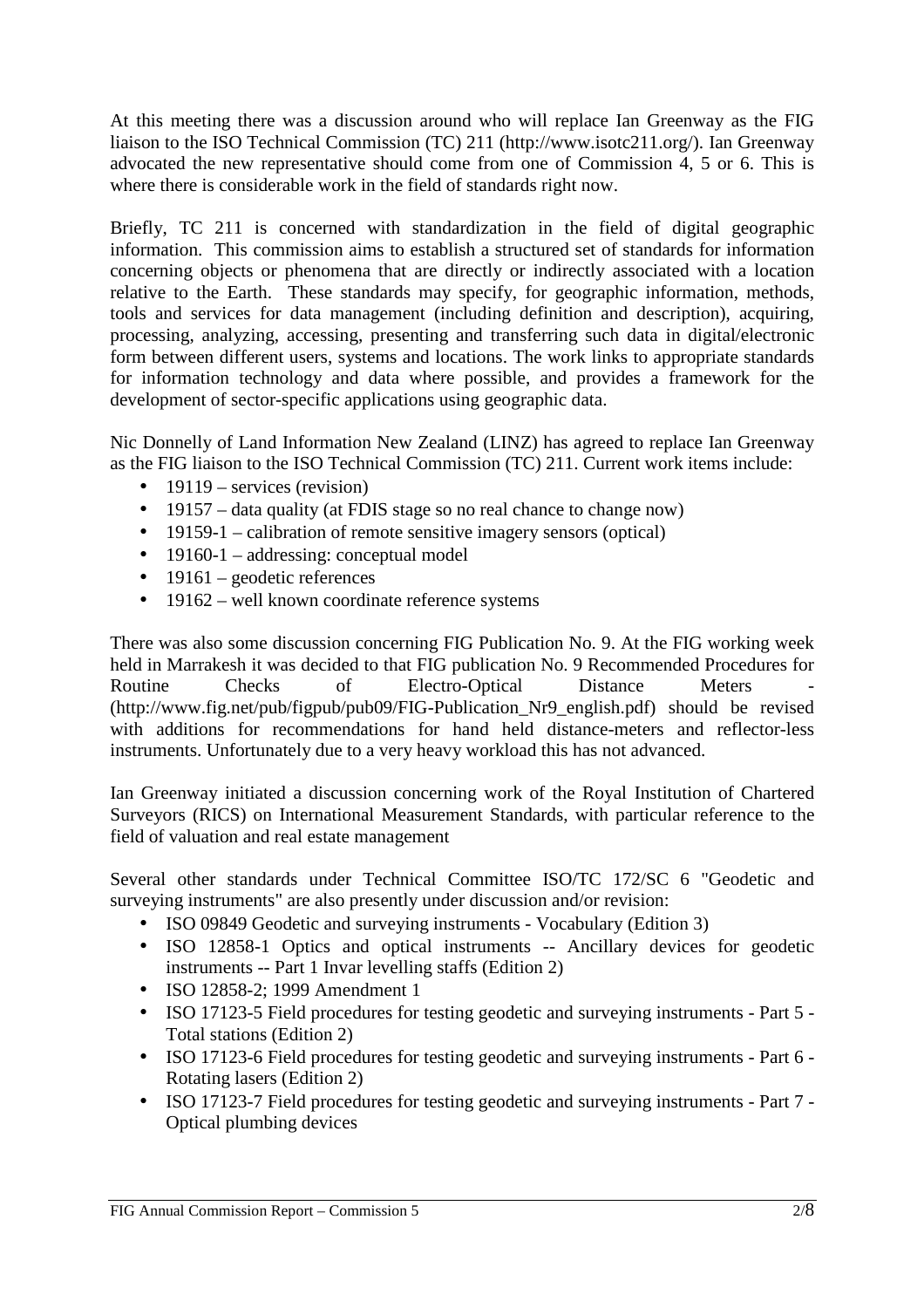- ISO 17123-8 Field procedures for testing geodetic and surveying instruments Part 8 GNSS field measurement systems in real-time kinematic (RTK) (Edition 2)
- ISO 17123-9 Field procedures for testing geodetic and surveying instruments Part 9 Terrestrial laser scanners (TLS) A principal aim of Working Group 5.1 over the coming year remains the examination and promotion of guidelines and recommendations for standards and quality in survey measurements based on the ISO Guide to Uncertainty in Measurement (GUM) and its supplements.

Nic Donnelly, from Land Information New Zealand, spoke about the importance of Metadata standards. This is an important field - not just in surveying and geodesy. He is looking to establish a joint FIG/IAG working group to study this important subject.

A principal aim of Working Group 5.1 remains the examination and promotion of guidelines and recommendations for standards and quality in survey measurements based on the ISO Guide to Uncertainty in Measurement (GUM) and its supplements.

## **WG 5.2 – Reference Frames**

Chaired by Graeme Blick

Over the past year WG 5.2 has focused of four main activities.

**Development of 4 Dimensional Datums:** A small focus group continues to work on issues around the establishment of 4 dimensional datums, i.e. those including a time variable component to account for the effects of crustal deformation. Of particular interest has been how deformation following an event such as an earthquake can be incorporated into a datum. The concept of a patch to model the deformation has been refined and this is being trialled as a method to incorporate the effects of ground movements as a result of the recent Canterbury Earthquakes in New Zealand into their geodetic datum. Formats for deformation models are also being refined, and a draft format has been circulated to interested parties for review. While the Canterbury Earthquakes are a highly relevant case study for this work, the aim is to develop deformation modelling processes that will be widely applicable internationally for earthquakes and other deformation events. Several papers on the topic were presented at the FIG Working Week meeting in Rome and Technical Seminar on Reference Frames in Practice also held in Rome.

**eGeodesy:** Work has also continued into the development of geodetic data models and data transfer formats and standards. The most substantial piece of work has been the use of the data model to develop a Geography Markup Language (GML) compliant schema. The advantage of compliance with GML is that the transfer format will then be more widely supported by software vendors, as many already support GML. A GML standard has been published by the International Standards Organisation (ISO), so the use of GML should ensure wide support for the geodetic transfer format being developed. The Use Case documentation has been developed, which outlines the major behaviours expected of an automated geodetic management system. Nic Donnelly (New Zealand) spent several months at JPL looking into the topic and he presented some preliminary findings in Rome. This initiative continues through a small Australia/New Zealand working Group.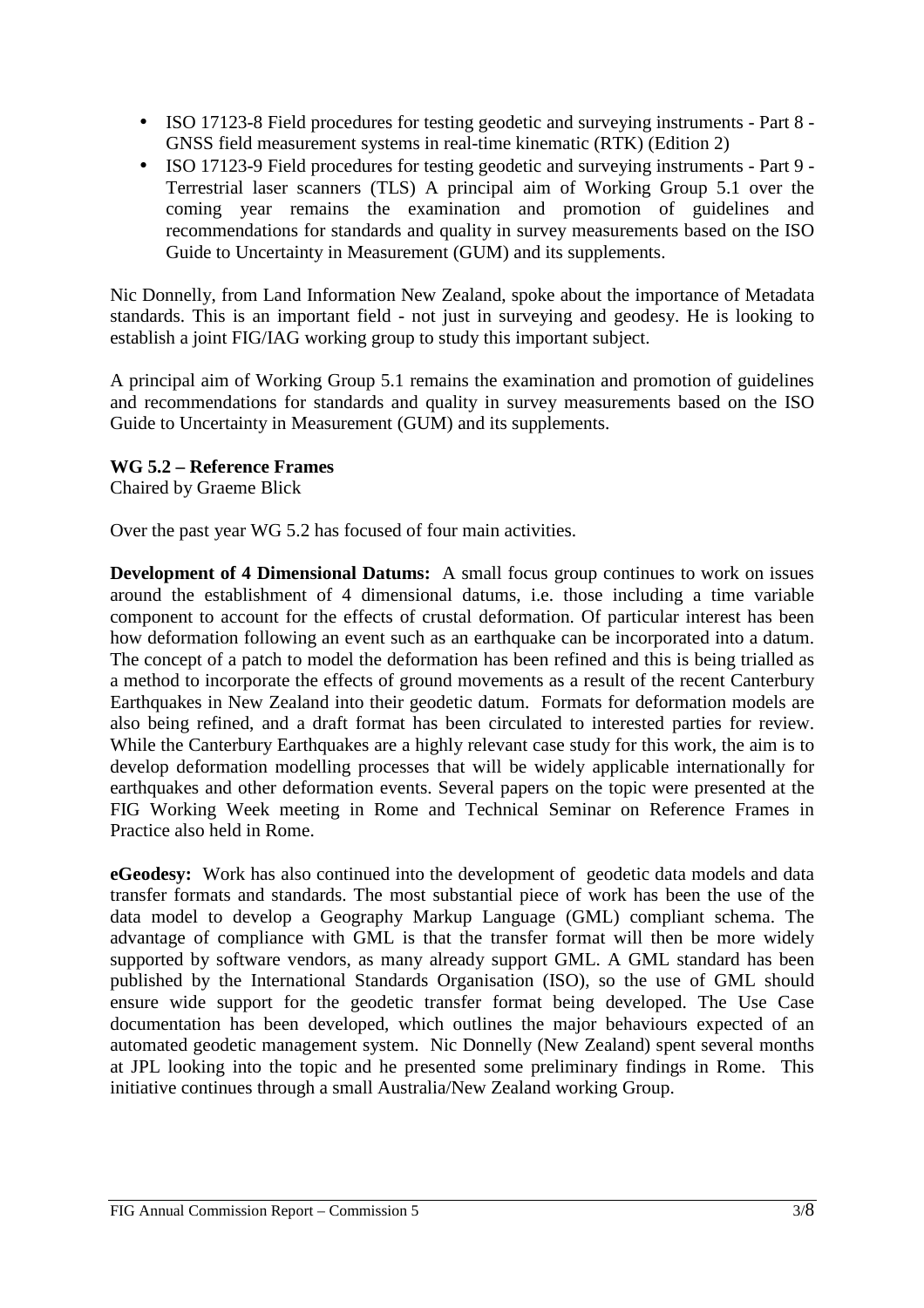**Technical Seminar on Reference Frames in Practice:** The inaugural Technical Seminar on Reference Frames in Practice was held as part of the 2012 FIG Working Week Rome meeting. This seminar was given as a series of short presentations covering a range of topics including the role of Geodesy – GGOS and future trends, regional and national reference systems, and gravity and world height systems. With over 20 delegates this initial seminar proved to be very successful and a follow up seminar is planned to be held in Manila in June 2013.

**Reference Frames in Practice Manual:** Leading on from the Technical Seminar on Reference Frames in Practice seminar a decision was made to develop a manual on the topic. This is being produced as a series of two page fact sheets so that they can be easily updated and used individually. A draft manual has been developed covering the following topics:

- Introduction
- Geodesy and Global Reference Frames
- Key International Geodetic Groups
- Global Terrestrial Reference Systems and Frames
- Regional and National Reference Frames
- Height Systems
- Standards and Traceability of Terrestrial Reference Frames Quality and **Standards**
- Standards and Traceability of Terrestrial Reference Frames Example and References
- Global Navigation Satellite Systems
- GNSS CORS Networks and Linking to ITRF
- Transforming Between Datums
- Transforming Between Datums in Non-static Reference Frames

It is anticipated that the manual will be available for review at the next Commission 5 meeting in Manila.

# **WG 5.3 – Geodetic and Positioning Infrastructure**

Chaired by Neil D. Weston

The national developments regarding geodetic and positioning infrastructure was as intense as usual during 2012. Many countries are developing their infrastructure to meet the demands of the users. The development of national GNSS CORS is rapid. The International GNSS Service (IGS) is playing a very important role to develop standards and recommendations on how a reference station should be set up. These issues were raised and discussed at FIG events such as the Reference Frame Technical Seminar and Working Week in Rome, and at other related symposiums. This working group also provided presentations or assistance with technical sessions, and often together with our sister organisations IAG, at e.g. the ICG-7 (Beijing, China), the PPP-RTK and Open Standards Symposium (Frankfurt, Germany) and the IGS Workshop (Olztyn, Poland).

A proposal to investigate 'standardization needs' for geodetic references, has been submitted by France to the International Standardization Organization (ISO) in early 2012. This proposal was specifically sent to the ISO Technical Committee 211 on Geographical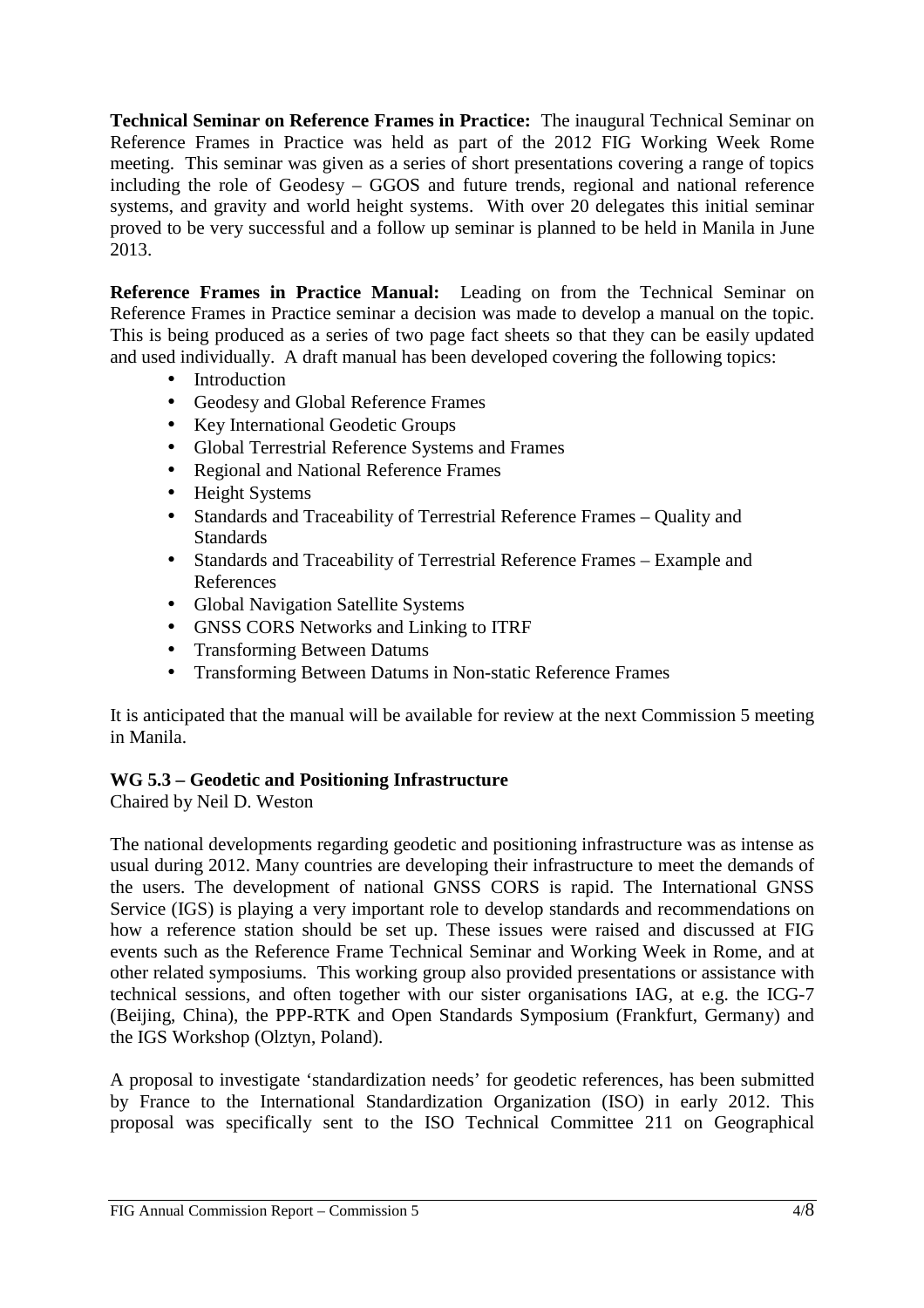Information / Geomatics. This proposal was approved in June by ISO TC 211 under the title of Project 19161. FIG endorses this initiative and needs to be actively involved in this effort in the future.

This working group has also been liaising and working with both Commission 5.2 and 5.4 on their respective technical publications.

### **WG 5.4 – Kinematic Measurements**

Chaired by Volker Schweiger

The technical main points identified by Working Group 5.4 are multi-sensor-systems related to monitoring and to machine guidance. This was the reason to support the 3rd International Conference on Machine Control and Guidance (MCG 2012) that was held in Stuttgart, Germany on 27 - 29 March 2012. A total of 33 papers were accepted. The conference papers were included in sessions about the topics: Global Navigation Satellite Systems, Kinematic Measurements, Sensor Integration, Data Management and Communication, Control Algorithms, Agriculture and Construction. The content of the lectures ranged from scientific contributions (e.g. regarding the development of new control algorithms) to best-practise reports of construction companies as well as presentation about teaching possibilities in the field of machine control.

WG 5.4 was also active at the events held at the FIG Working Week in Rome and the Regional Conference in Montevideo. Especially in Rome a dedicated session called "multisensor-systems", where a broad range of presentations were given, including an overview report about "Challenges of Kinematic Measurements".

In collaboration with FIG Commission WG 5.5, a special issue for the Journal of Applied Geodesy on the topic "Multi-sensor positioning and navigations systems" is being prepared. Papers that investigate new technologies and techniques for multi-sensor systems delivering enhanced positioning and navigation capabilities have been invited. Also papers that describe new integration architectures, algorithms and applications for multi-sensor systems are particularly encouraged. The peer-review process for this special edition will start in 2013.

### **WG 5.5 – Ubiquitous Positioning**

Chaired by Allison Kealy

In 2012 a major activity undertaken by members of the joint IAG Working Group WG 4.1.1 and FIG WG 5.5 was field experiments at the University of Nottingham from May 14 to 18, 2012. These revolved around the concept of collaborative navigation, and partially indoor navigation. Collaborative positioning is an integrated positioning solution which employs multiple location sensors with different accuracy on different platforms for sharing of their absolute and relative localizations. Typical application scenarios are dismounted soldiers, swarms of UAV's, team of robots, emergency crews and first responders. The stakeholders of the solution (i.e., mobile sensors, users, fixed stations and external databases) are involved in an iterative algorithm to estimate or improve the accuracy of each node's position based on statistical models. For this purpose different sensor platforms have been fitted with similar type of sensors, such as geodetic and low-cost high-sensitivity GNSS receivers, tactical grade IMU's, MEMS-based IMU's, miscellaneous sensors, including magnetometers, barometric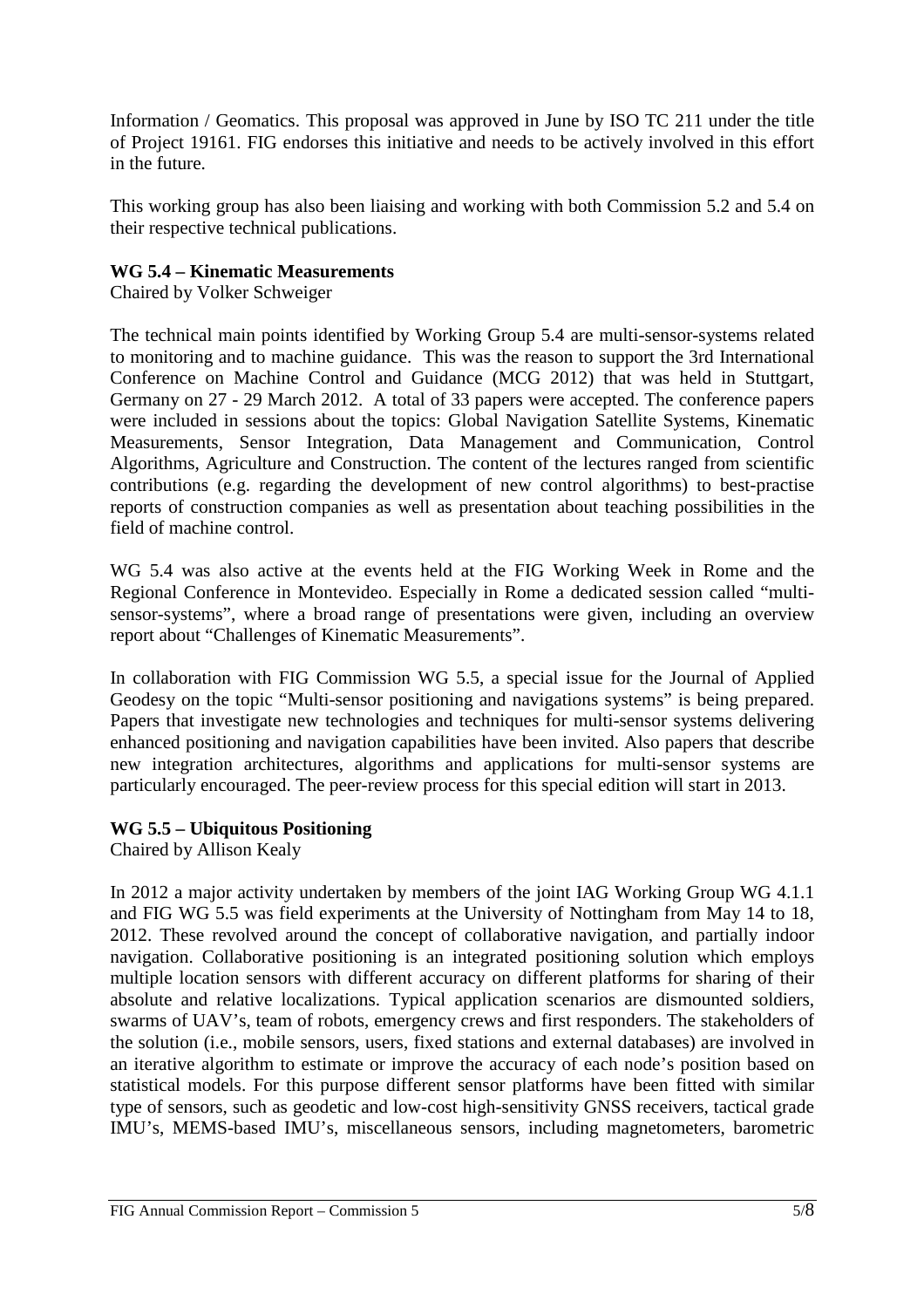pressure and step sensors, as well as image sensors, such as digital cameras and Flash LiDAR, and ultra-wide band (UWB) receivers. The employed platforms in the tests include a train on the roof of the Nottingham geospatial building, mobile mapping vans, a personal navigator and a foot tracker unit.

In terms of the tests, the data from the different platforms are recorded simultaneously. The personal navigator and a foot tracker unit moved on the building roof, then trough the building down to where it logged data simultaneously with the vans, all of them moving together and relative to each other. The platforms then logged data simultaneously covering various accelerations, dynamics, etc. over longer trajectories. Promising preliminary results of the field experiments showed that a positioning accuracy on the few meter level can be achieved for the navigation of the different platforms.

Data related to these tests can be accessed from http://ubpos.net/

The working group also maintained a strong and active presence at the following international events through participation in coordinating workshops, scientific and organizing committees, delivering short courses and tutorial, publishing papers and presentations, session chairing, etc.

- PLANS 2012, Myrtle Beach, South Carolina, USA, Apr. 24-26, 2012
- FIG Working Week: May 6-10, 2012 in Rome, Italy
- ION GNSS, Nashville, Tennessee, USA, Sep. 17-21, 2012
- UPINLBS 2012, Helsinki, Finland, Oct. 3-4, 2012
- LBS 2012, Munich, Germany, Oct. 16-18, 2012
- IPIN 2012, Sydney, Australia, Nov. 13-15, 2012

# **3. Cooperation**

# 3.1 Cooperation with Other Commissions

During the 2012 period Commission 5 worked with other FIG Commissions as required. This work primarily consisted of holding joint technical sessions and meetings at FIG related events as well as co-sponsoring symposiums. For example, FIG Commission 5's alliance with Commission 6 to address contemporary issues relating to deformation measurement, calibration of instruments, long range measurement, satellite and terrestrial imagery measuring techniques such as mobile and static laser scanning.

### 3.2 Cooperation with Sister Organisations

Commission 5 has continued to maintain a successful working relationship with the International Association of Geodesy (IAG), the Permanent Committee for GIS Infrastructure Asia-Pacific (PCGIAP) and the International Committee on GNSS (ICG). This was achieved by convening joint technical sessions and holding joint administrative meetings (e.g. during the FIG Working Week in Rome) on significant issues such as geospatial and positioning infrastructure and how to continue the joint technical seminar on Reference Frames in Practice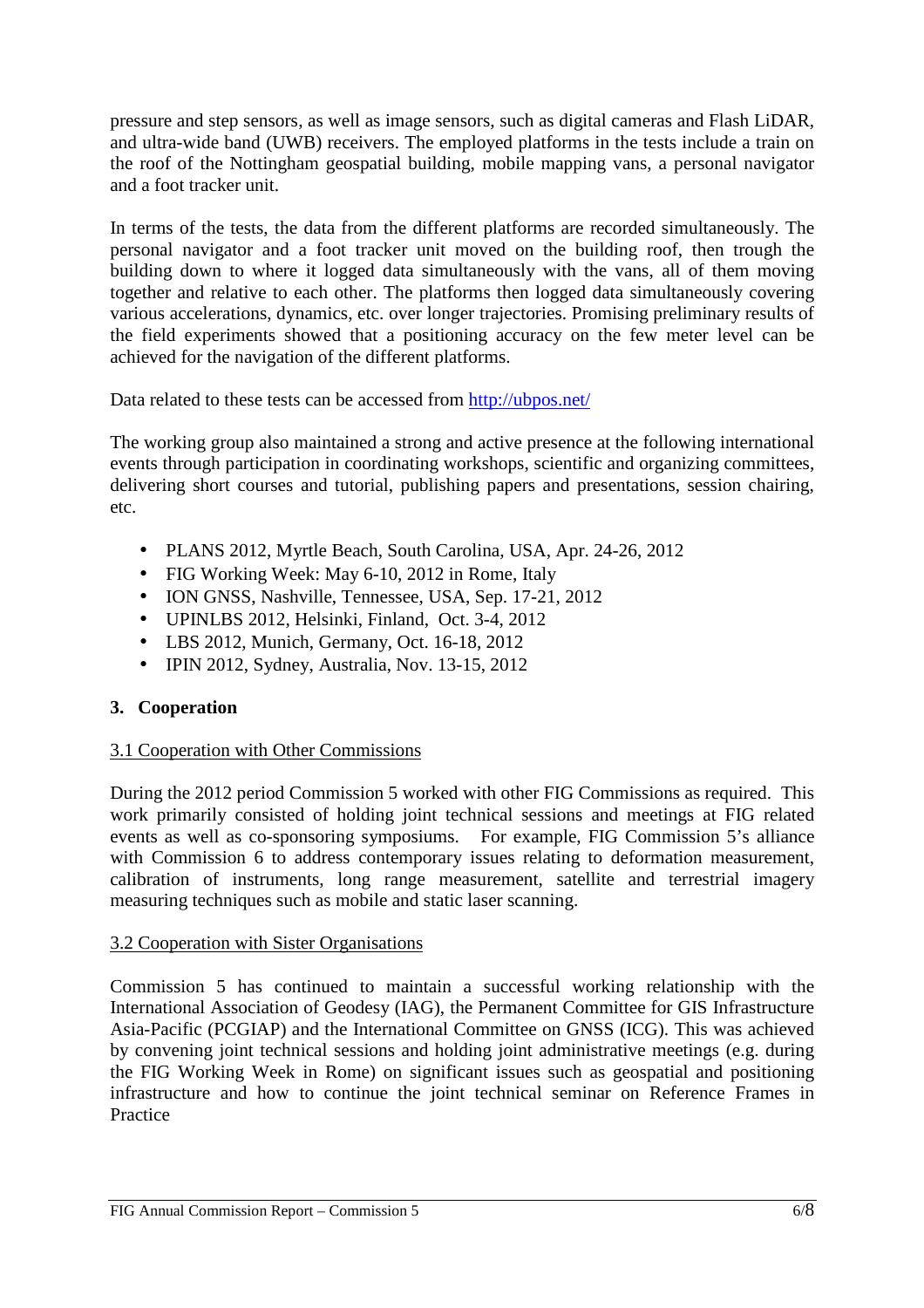FIG Commission 5 is also taking a lead role as a liaison with ISO (ISO/TC 211 and ISO/TC 172/SC 6). Nic Donnelly from Land Information New Zealand will be our delegate.

During 2012, the following events were held with sister organisations or where the Steering Committee held discussions with our sister organisations;

- <sup>-</sup> 3<sup>rd</sup> International Conference on Machine Control and Guidance (Stuttgart, Germany)
- ICG-7, International Committee on GNSS (Beijing, China)
- PPP-RTK and Open Standards (Frankfurt, Germany)
- IGS Workshop (Olztyn, Poland)
- Interexpo Geo-Siberia 2012 (Novosibirsk, Russian Federation)

For more detailed reports from these events please refer to our Commission website.

#### 3.2 Cooperation with UN

The International Committee on Global Navigation Satellite Systems (ICG), met in Beijing, Chinaduring 4 - 7 November 2012. Chair Mikael Lilje attended representing FIG, and Matt Higgins as Co-Chair of Working Group D of the ICG. Mikael Lilje was also at the meeting as our Commission's representative on Task Force D1 on Geodetic References. A full report can be found on our Commission website.

#### **4. Events**

#### **2012**

A summary of the Commission 5 activities at events in 2012 can be found on our website http://www.fig.net/commission5/index.htm

#### **2013**

In the first half of 2013 Commission 5 will endeavour to send representatives to the following conferences -

- 8-11 April, Washington DC Annual World Bank Conference on Land and Poverty, The World Bank
- 24-26 April, Novosibirsk, Russian Federation Interexpo Geo-Siberia-2013. Organised by Siberian State Academy of Geodesy (SSGA). Co-sponsored by FIG, Web site: www.expo-geo.ru
- 1-3 May, Tainan, Taiwan The International Symposium on Mobile Mapping Technology (MMT2013). Web site: http://conf.ncku.edu.tw/mmt2013/
- 6-10 May, Abuja, Nigeria Environment for Sustainability. FIG Working Week and General Assembly. Web site: http://www.fig.net/fig2013